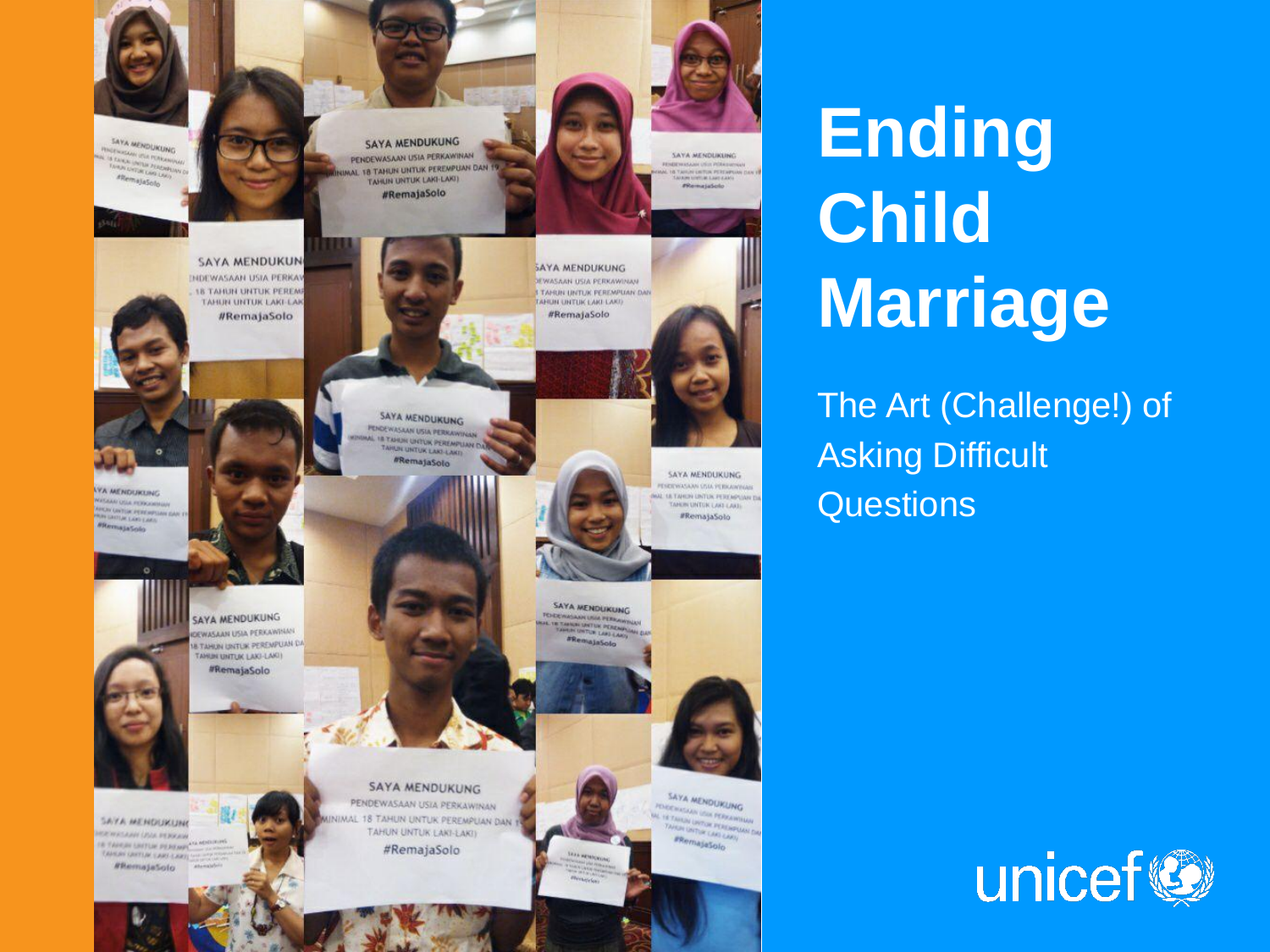## Child marriage

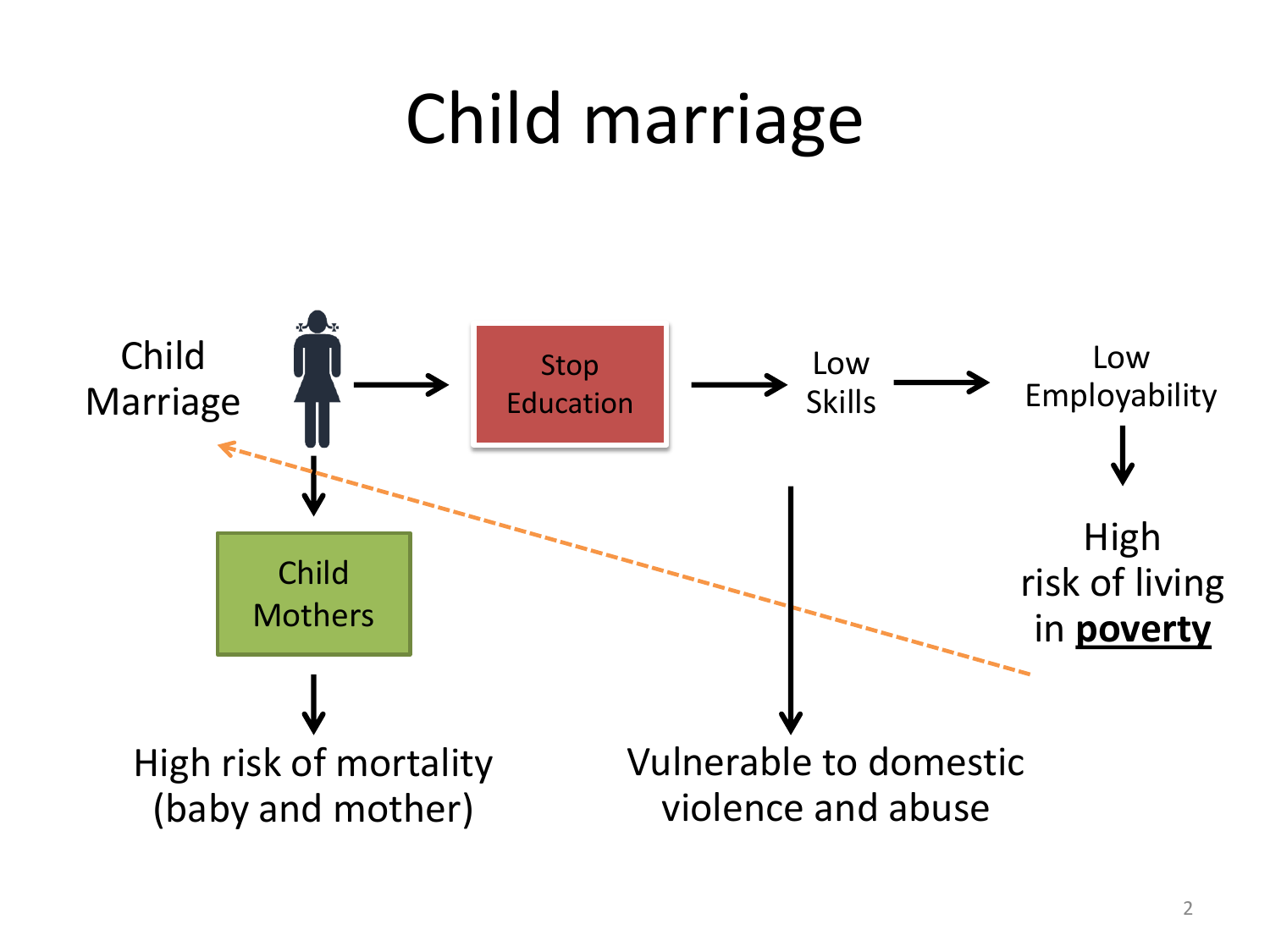# Ending Child marriage

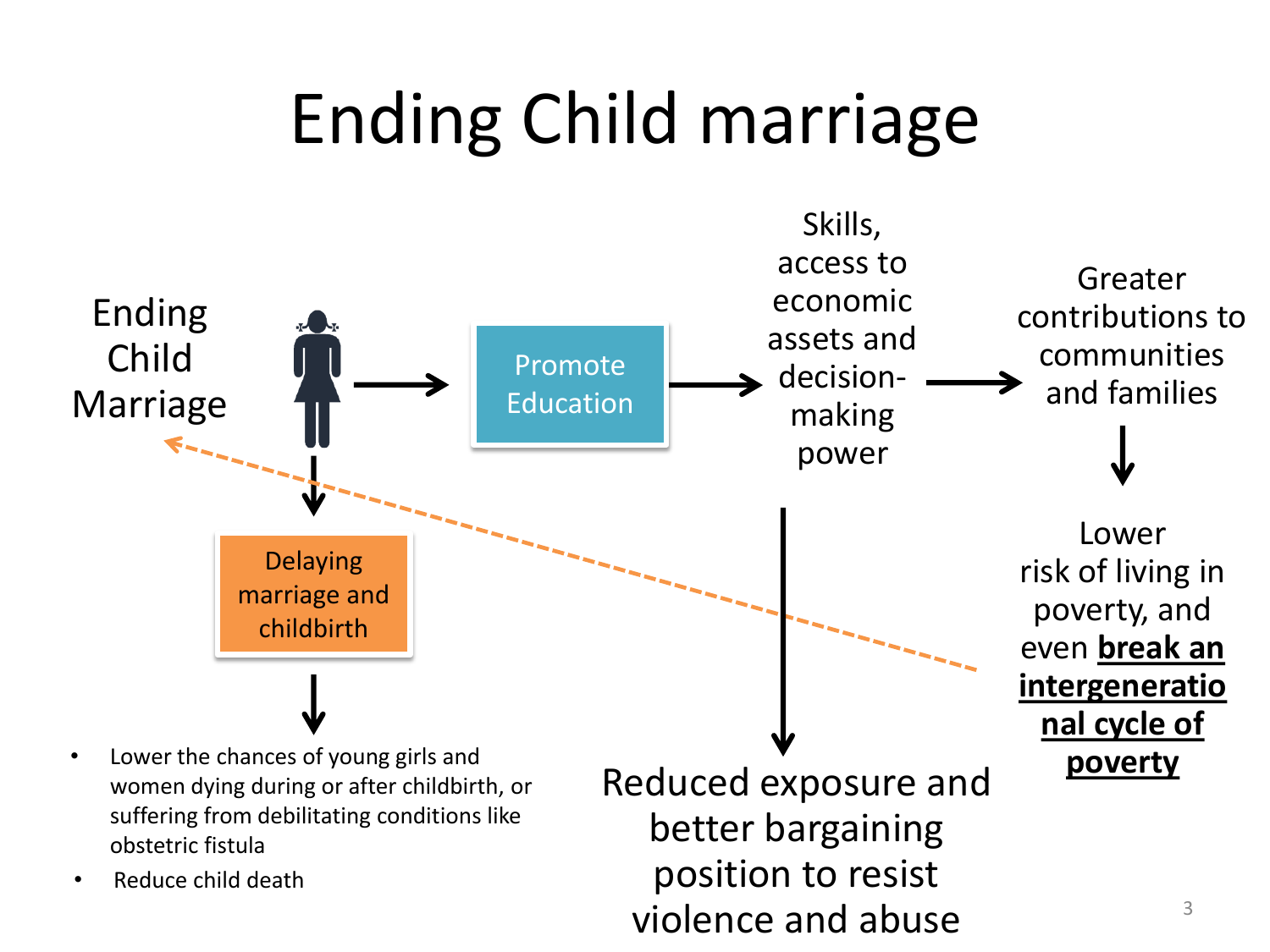# Global Data

Globally almost 400 million women aged 20–49 were married or entered into union while they were children.

While child marriage is found in practically every region of the world, higher rates are found in Latin America and the Caribbean, South Asia, and sub-Saharan Africa. Child marriage affects both boys and girls, but it impacts girls in far larger numbers and with more intensity.

[http://www.unicef.org/media/files/Child\\_Marriage\\_Report\\_7\\_17\\_LR..](http://www.unicef.org/media/files/Child_Marriage_Report_7_17_LR..pdf) [pdf](http://www.unicef.org/media/files/Child_Marriage_Report_7_17_LR..pdf)

**Prevalence of child marriage among women 20-24 years old first married or in union before age 18 from selected countries in the East Asia and** 

**Pacific 2005-2013 from various studies and surveys**



#### **'Child Marriage' or 'Early Marriage'?**

Child marriage is defined as marriage before the age of 18.

The preferred UNICEF style is to refer to 'child' instead of 'early' marriage, since the word 'early' does not immediately convey the fact that this practice affects children below a specified age, and therefore does not help to capture the key message that marriage before 18 is a violation of children's rights.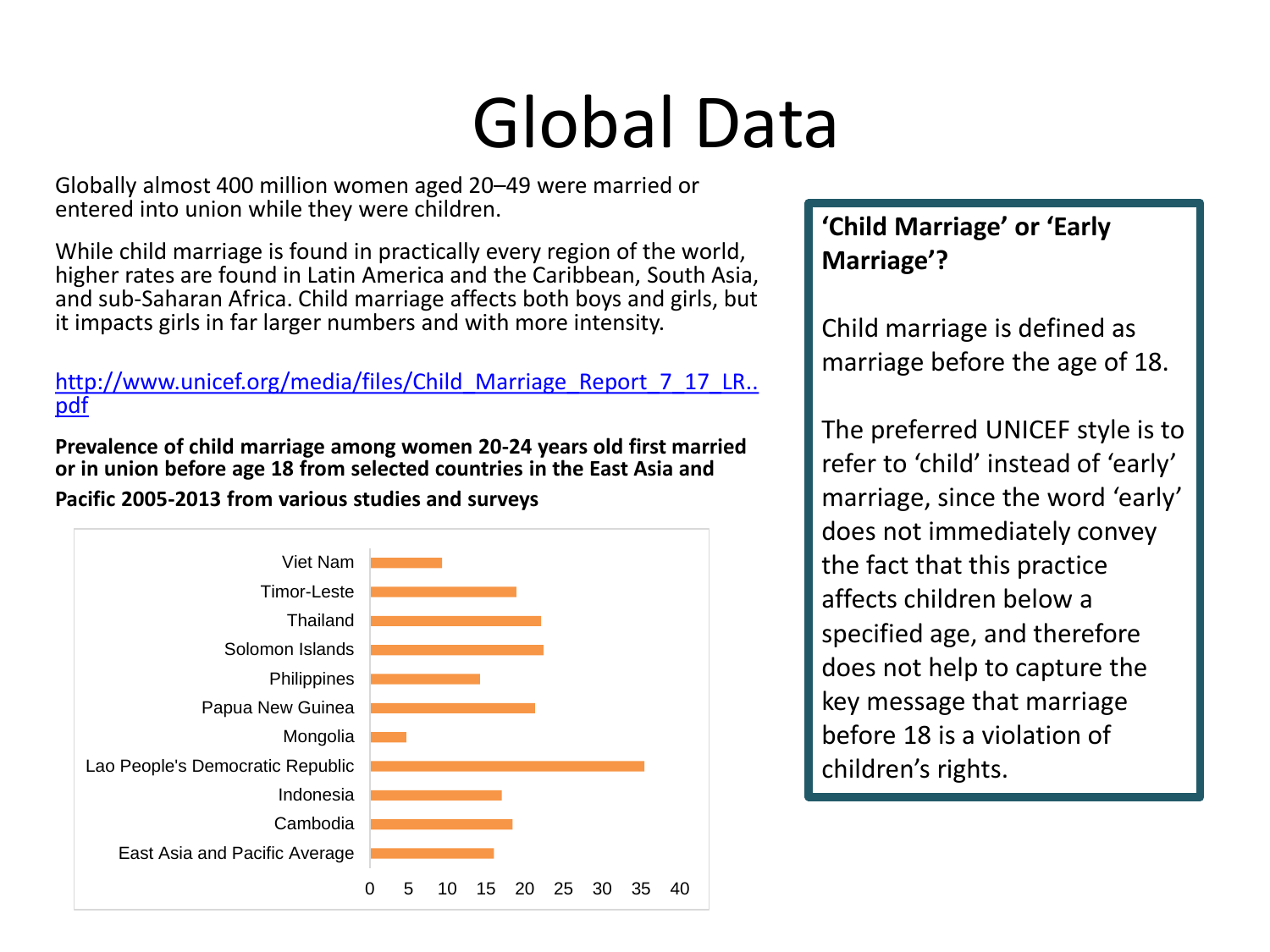### Child marriage is a global development priority

**SDG Goal 5:** Achieve gender equality and empower all women and girls

- **Target 5.3** Eliminate all harmful practices, such as child, early and forced marriage and female genital mutilation
- *Indicator: Percentage of women aged 20-24 who were first married or in union by age 18*

#### **Regional commitments by governments**

- **African Union:** Continent-wide child marriage campaign
- **Ethiopia** to eliminate child marriage by 2025

#### **Development partners** have committed funds

• UK/ Netherlands/ Canada: 80m USD over 4 years (12 countries)

 $\triangleright$  UNICEF has named child marriage as a priority in the Strategic Plan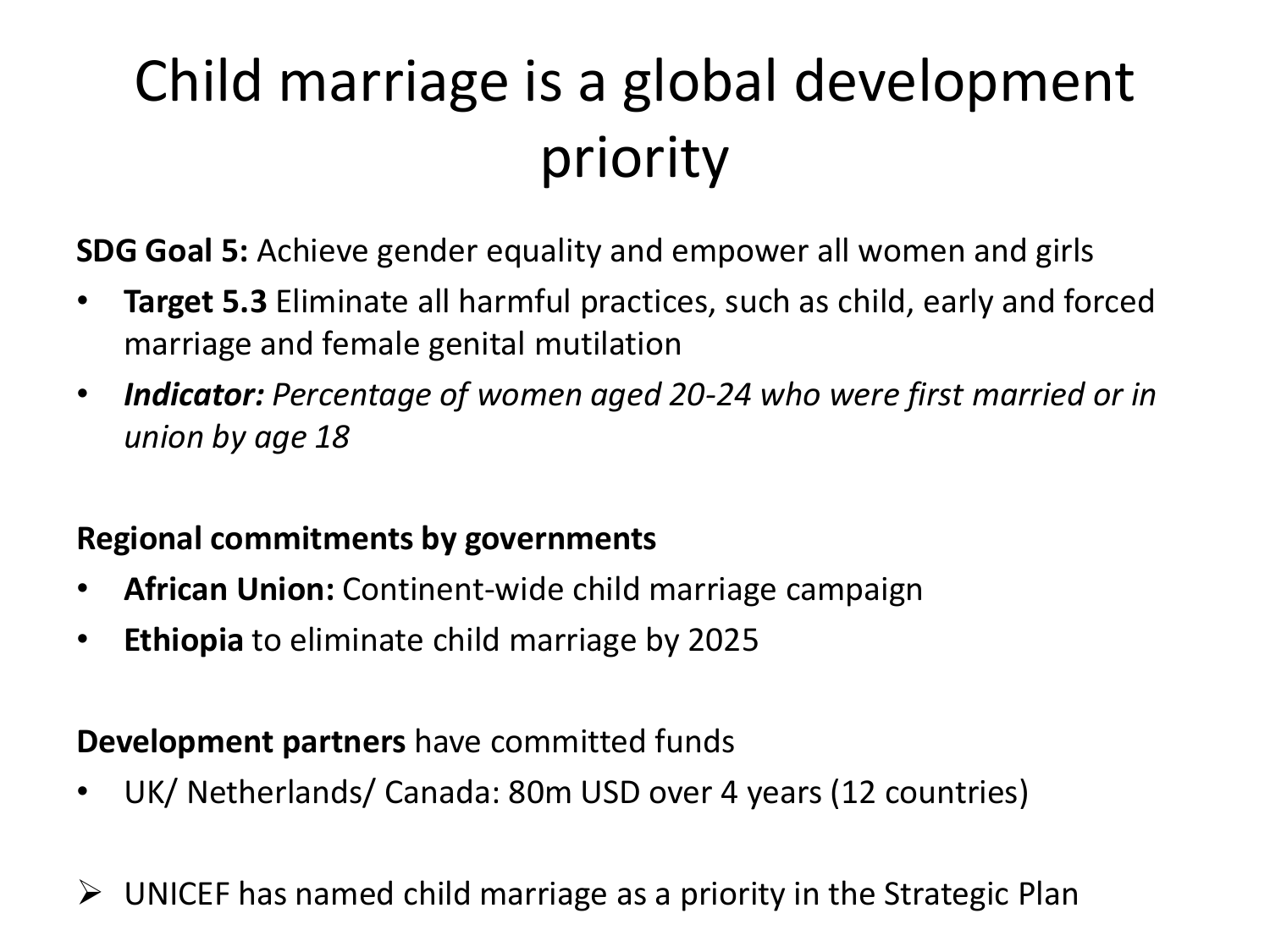# Discussing the Difficult Issues

"Getting communities to discuss and talk about what do they, in their view, think is the ideal age of marriage, why is that an ideal age, explaining to them and sharing with them evidence and information about the consequences for their daughters and for the children that they will bear, talking to them about what are the options to marriage, trying to engage them in a conversation about the fact that marriage is often not always safe, as they imagine, that it doesn't necessarily protect the honor of their daughters." -Geeta Rao Gupta

#### *Q: What if a girl says she wants to be married?*

A: It is important to listen to children's choices and preferences. However, a girl voicing support for her marriage may be doing so as a result of the dominant nature of the practice in her community or social group or because of her lack of power to oppose the actions of her parents and community. Thus, even if the child consents to it, child marriage is an outcome of prevailing social norms whereby children are expected to marry as children. It can therefore be considered forced marriage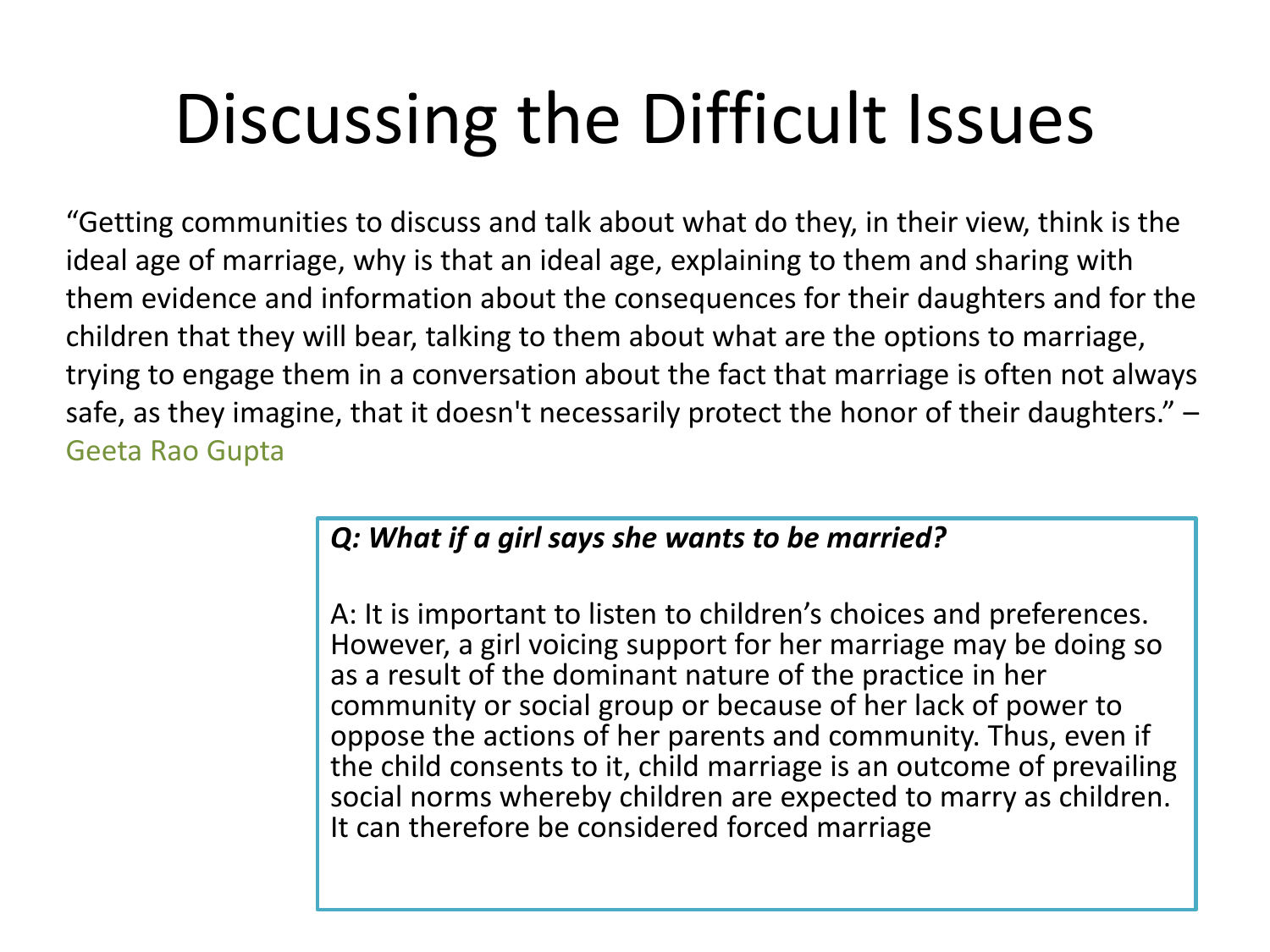Amongst ever married women aged between 20-24 years, 25 per cent marry before 18 years. Using a more common global indicator, 17% of all women aged 20-24 years were first married by 18. This represents a steady decline of approximately 5 per cent since 2007. However, child marriage progress in Indonesia has plateaued and rates remain persistently high.

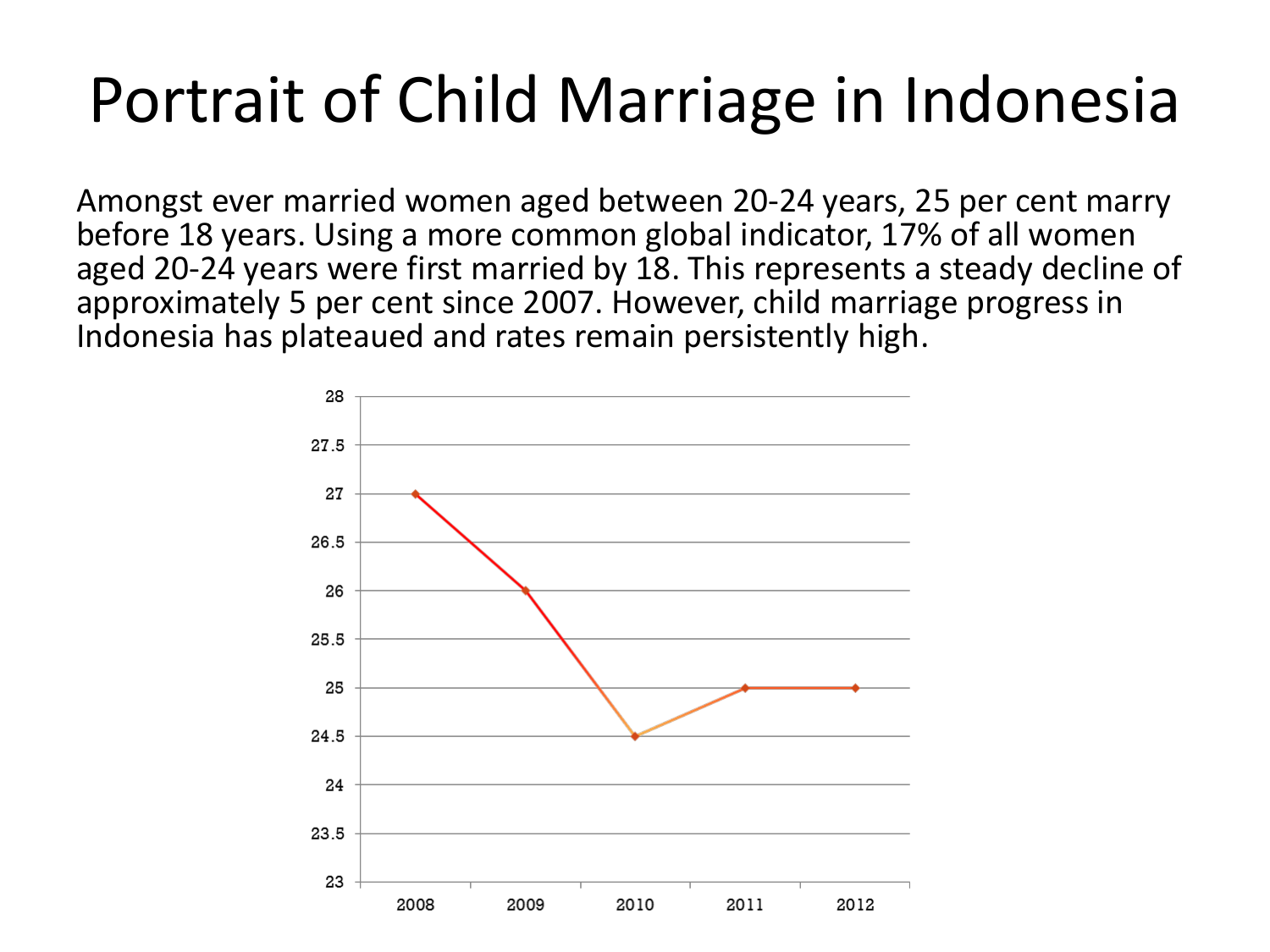Child marriage ends girls' education but secondary school education prevents child marriage. Among adolescent girls ages 15-19, it is eleven times more common for unmarried girls to be in school compared to married girls (68,5 % and 6,1 % respectively). Just as marriage ends school for a girl, education serves to postpone marriage. Analysis of women who have ever been married in SUSENAS data from 2008-2012 confirms that lower levels of education are strongly associated with higher rates of child marriage. 47.5 per cent of girls who never attended or never completed primary school were married before age 18

#### **2008 2009 2010 2011 2012 Total** 27.4 25.8 24.5 25.2 25.2 **No primary school attended or completed** 53.0 46.3 46.3 44.9 47.5 **Primary school completed** 40.7 40.1 39.7 39.2 40.8 **Junior secondary school completed** 26.6 25.5 24.9 26.4 26.6 **Senior secondary school completed** 4.4 5.1 4.9 5.1 5.1 5.1 **Higher education completed** 1.3 3.3 0.7 1.4 1.8

#### **Percentage of ever-married females ages 20 - 24 married before age 18**

Source: Secondary analysis of SUSENAS, 2008-2012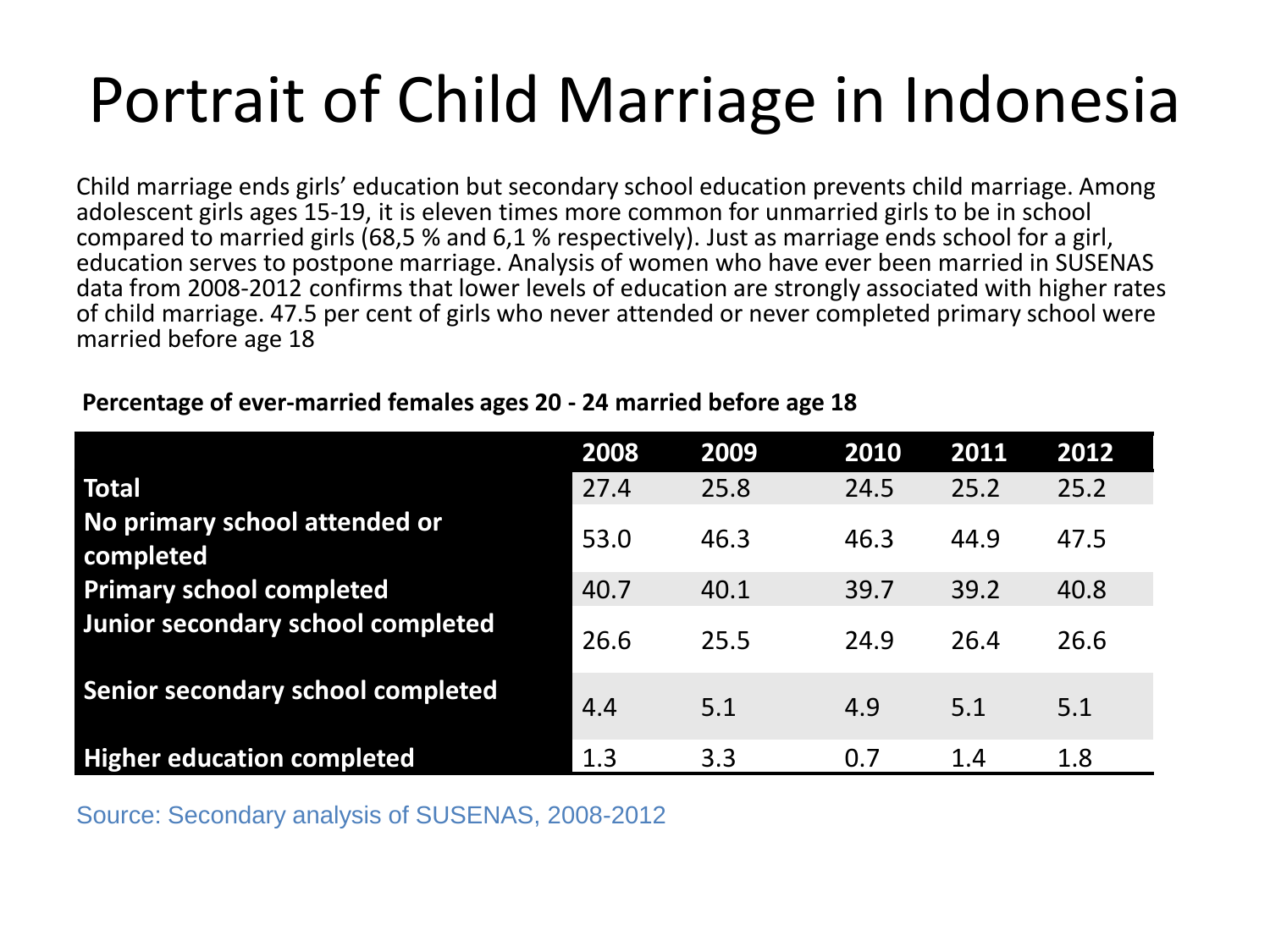While poverty makes girls much more vulnerable to child marriage, social and cultural acceptance permeates all economic levels. while child marriage rates do decline as household wealth increases, the practice is still highly prevalent among the richer and richest households: 16 per cent of girls in the richest households are married before age 18. This indicates that social and cultural norms around the acceptability of child marriage permeate all economic levels in Indonesia and that financial security only provides limited protection.

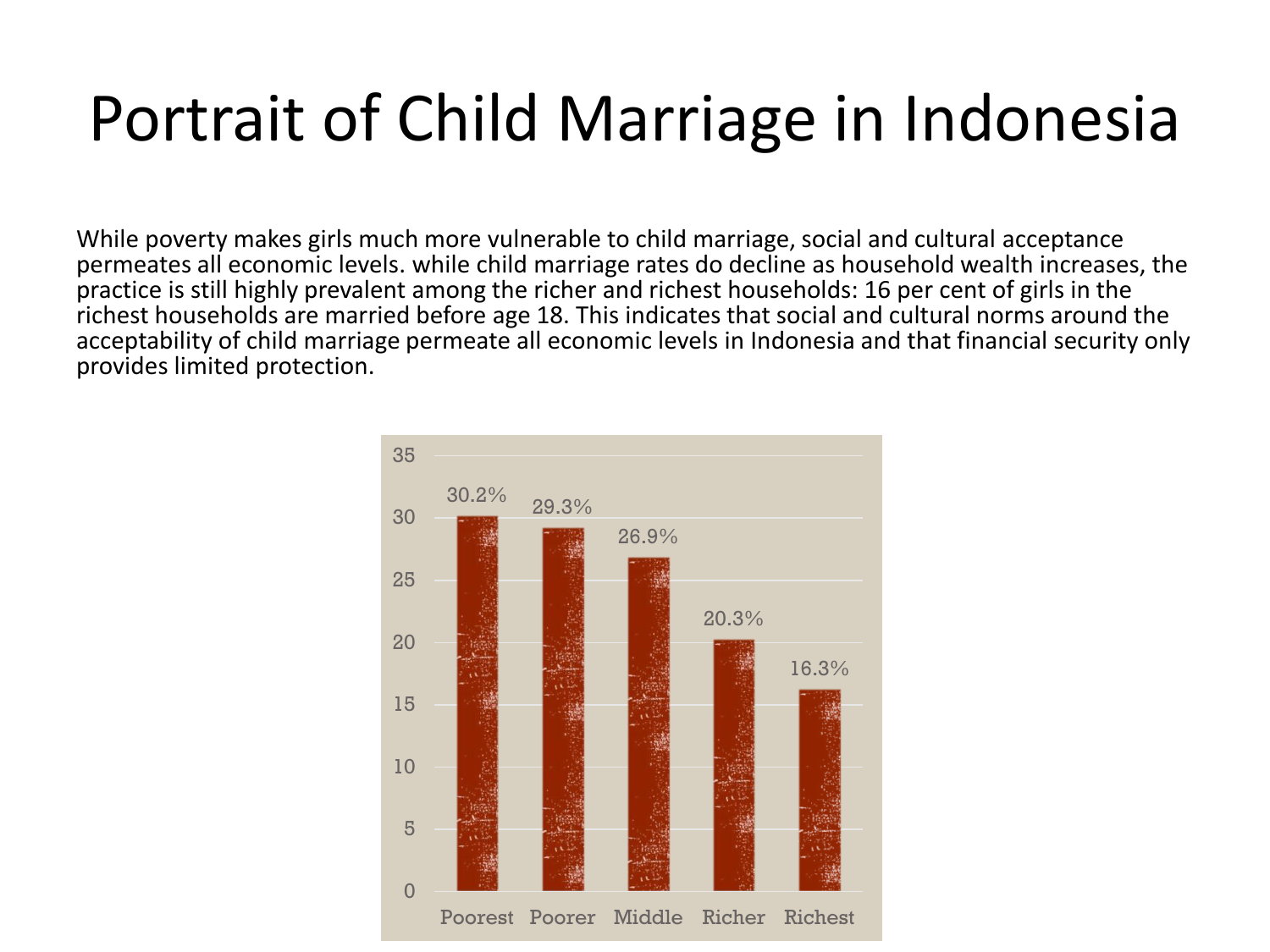Extremely high rates of child and adolescent marriage are found in geographical pockets throughout Indonesia. While according to the census, the national female adolescent marriage rate is 13 per cent, at the provincial level rates range from 6.1 to 22.7 per cent. Rates are highest in Central Kalimantan, South Kalimantan, and Bangka Belitung. 70 priority districts were identified as having alarmingly high female adolescent marriage rates of 20 per cent or higher, compared to a 13 per cent at the national level.

| <b>Provinsi</b>            | Prevalensi/<br>Persentase<br><b>Perkawinan Anak</b><br>Perempuan (%) | Perkiraan Jumlah<br><b>Anak Perempuan</b><br>yang Terdampak |
|----------------------------|----------------------------------------------------------------------|-------------------------------------------------------------|
| <b>Kalimantan Tengah</b>   | 22.7%                                                                | 21,878                                                      |
| Kalimantan Selatan         | 22.1%                                                                | 35,522                                                      |
| <b>Bangka Belitung</b>     | 18.9%                                                                | 9,322                                                       |
| <b>Sulawesi Tengah</b>     | 16.9%                                                                | 18,884                                                      |
| Jambi                      | 16.8%                                                                | 22,479                                                      |
| Gorontalo                  | 16.0%                                                                | 8,203                                                       |
| <b>Kalimantan Barat</b>    | 15.9%                                                                | 31,624                                                      |
| <b>Kalimantan Timur</b>    | 15.3%                                                                | 21,674                                                      |
| <b>Nusa Tenggara Barat</b> | 15.3%                                                                | 32,886                                                      |
| Sulawesi Tenggara          | 15.1%                                                                | 16,007                                                      |
| <b>Sulawesi Barat</b>      | 15.1%                                                                | 8,064                                                       |
| Sumatera Selatan           | 14.4%                                                                | 48,210                                                      |
| <b>Jawa Timur</b>          | 14.9%                                                                | 222,158                                                     |
| Jawa Barat                 | 13.47%                                                               | 253,868                                                     |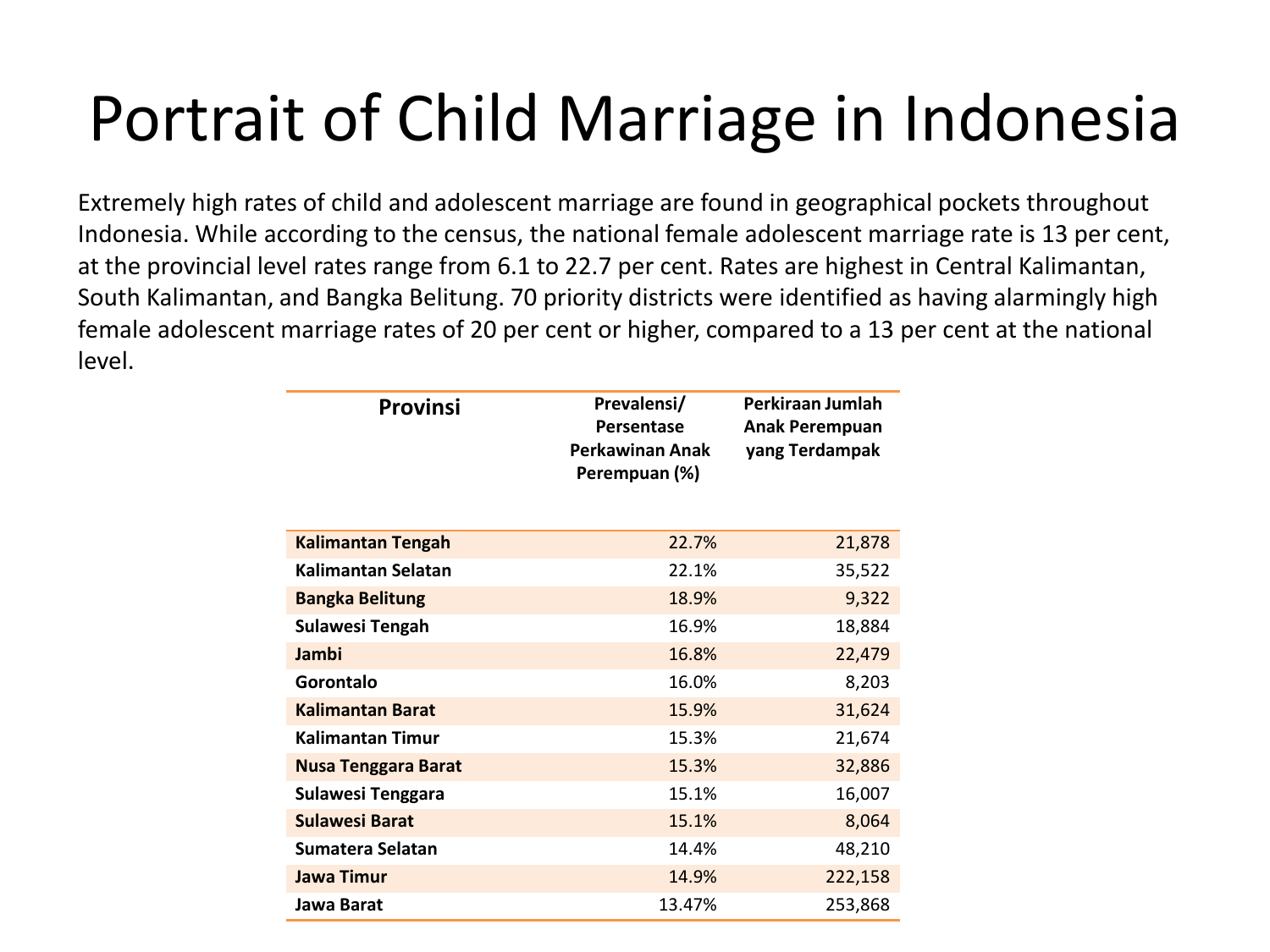The 1974 Marriage Law stipulates that the minimum age for a woman to marry is 16 years old. However, the 2002 Child Protection Law states anyone below the age of 18 is considered a minor.

A 2012 survey by the Empowerment of Female Heads of Households Program (Pekka) shows that nearly 25 percent of marriages in 111 villages in 17 provinces in 2012 were unregistered.

Opposing views based on religious interpretations or customary practices

"In Islam, a woman who is *balig* (has had her first period) is as responsible as an adult, including for marriage issues. In Islam, there is no rule of minimum age, either 18 years old, or even 16 years old, as stated in Law Number 1, Year 1974." -Iffah Ainur Rochmah, spokesperson for Muslimah Hizb ut-Tahrir – the women's wing of the hardline organization Hizbut Tahrir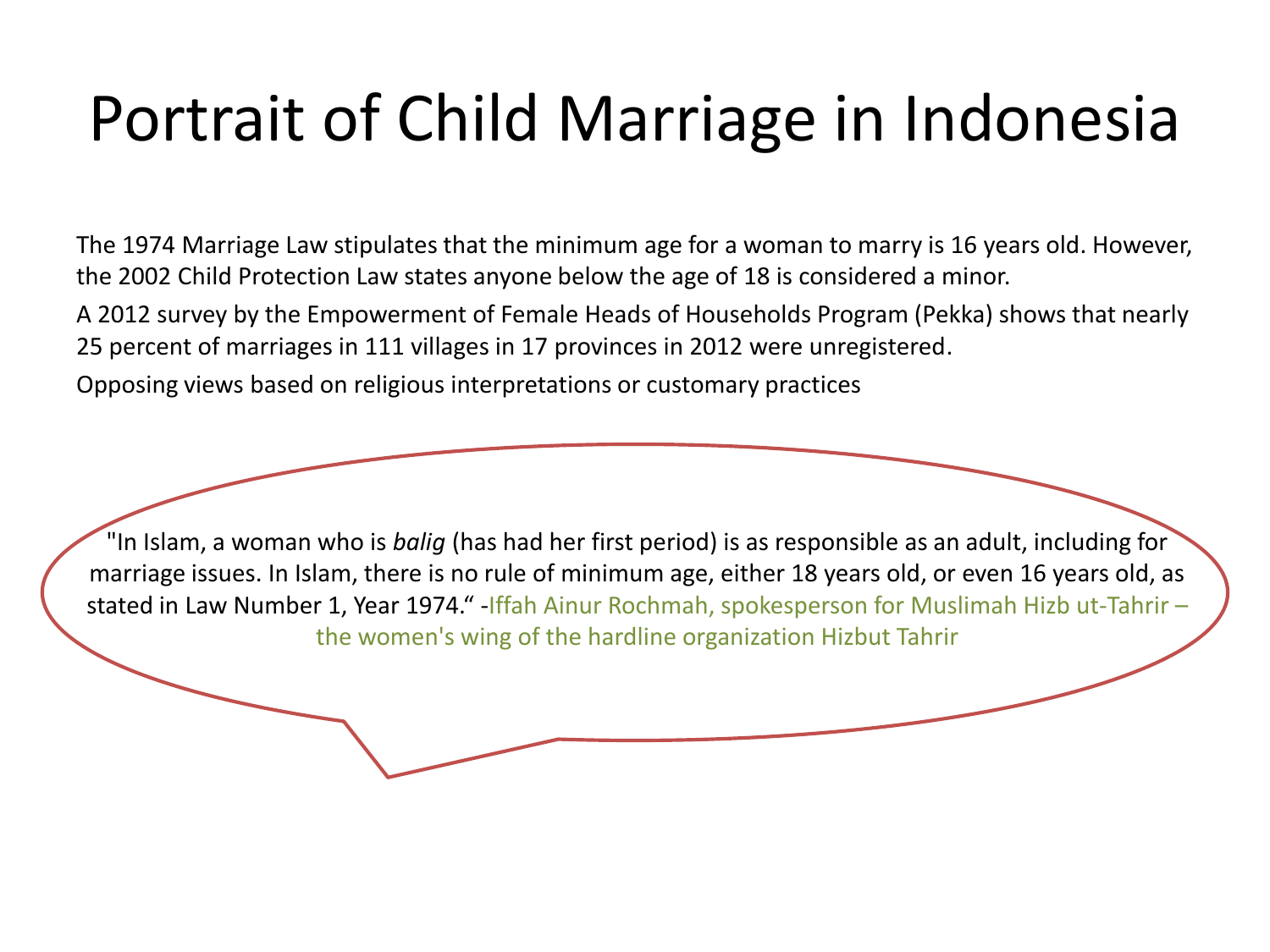## Some Knowledge Gap (part of nonexhaustive list!)

- Current Practices in Marriage Dispensation and Case Management
- Alternative to Unplanned Marriage: Good Practices in Addressing the Issues of Unwanted Pregnancies
- What Comes After? The Link with Divorce Rate and Domestic Violence
- Alternative to Brideprice; The Role of Broad-Based Child Grant to Reduce Vulnerabilities to Child Marriage
- Harmful Practices and Traditions that Increase the Vulnerabilities to Child Marriage
- Who Are the Gatekeepers? The Role of Parents, Guardians, Religious and Community Leaders in Ending or Perpetuating Cycles of Child Marriage